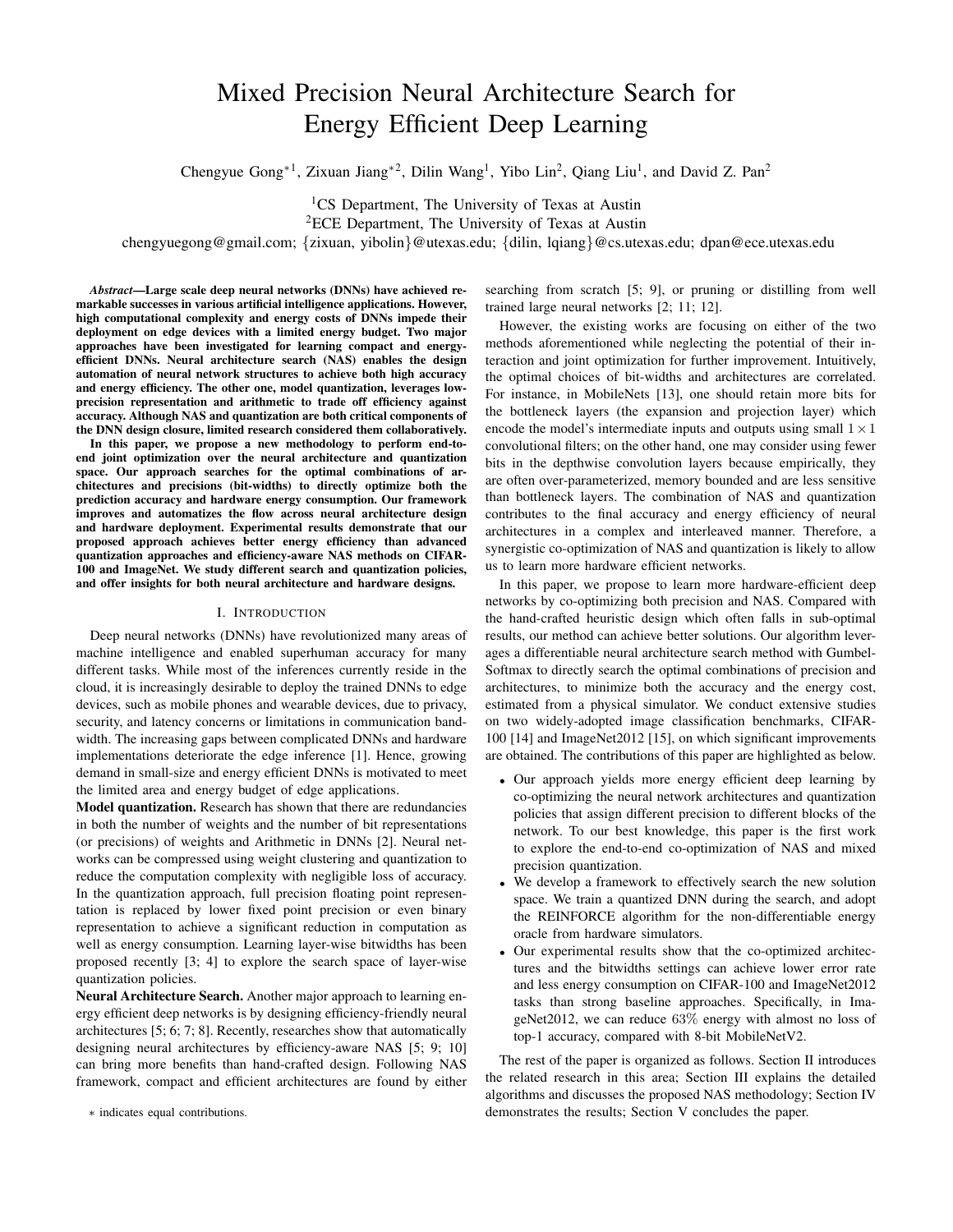# II. RELATED WORK

In this section, we first introduce a general topic, hardware-aware machine learning. Then we discuss two related topics: searching hardware-friendly neural network architectures and quantization.

# *A. Hardware-aware Machine Learning*

With the huge success of deep learning, there is an increasing demand for pushing it to the edge. However, DNNs are quickly evolving towards deeper and more complicated architectures for higher accuracy [1]. Hence, it is energy hungry and less run-time efficient on the edge inference, raising the necessity of hardwareaware machine learning design.

Besides the hardware-aware compression and quantization, researchers also pay attention to the design of efficient neural architectures for hardware-aware machine learning [16].

Some efficient neural architectures have been designed handcrafted, e.g. MobileNet [13], ShuffleNet [17]. Others are developed automatically by neural architecture search methods [5; 9].

## *B. Neural Architecture Search (NAS)*

NAS has demonstrated superior performance on many challenging applications, such as image classification [7], object detection [9], natural language processing [6], to name a few. Most pioneer works in NAS [6; 7; 8; 18; 19] focused on searching novel architectures such that the task-oriented performance (usually accuracy) is optimized without taking hardware performance into consideration. Some of the previous works [10; 19; 20] try to find efficient network architectures, but mainly focus on the latency on GPU and CPU.

Some NAS related works have also been done on searching efficient neural networks for edge devices. FBNet [9] focuses on NAS with less latency on mobile devices, which relaxes the non-differentiable discrete space to differentiable continuous space using Gumbel-Softmax [21]. ProxylessNAS [5] also focuses on NAS for given mobile devices, where the binarized parameters are trained based on BinaryConnect [22]. Both works use MobileNetV2 block [13] as the base search unit, which is proved energy efficient and low-latency on edge devices.

Weight pruning can be viewed as a type of NAS, which discovers a small neural network from an over-parameterized neural network [23]. Weight pruning leverages the inherent redundancy in the number of weights, thereby achieving effective model compression with negligible accuracy loss. However, its irregular sparsity and complicated indexing scheme may induce overhead in hardware implementation and require careful optimization[2; 11; 12]. In this work, we focus on other schemes that are more friendly to hardware implementation, but our methodology can be extended to include pruning as well.

# *C. Quantization*

Model quantization methods remove the redundancies in the neural networks and bit representations, and they are able to reduce the computational complexity significantly. The quantized models offer the potential of remarkable memory and computation efficiency, while achieving the accuracy of their full-precision counterparts [24; 25]. Moreover, weight quantization, especially equal-distance quantization, is more hardware friendly than weight pruning methods.

The critical point for quantization is to keep the balance of taskspecific performance and hardware-related metrics.

Some work tries to train a binary neural network, which can extremely save energy, latency, and other hardware-related metrics at the cost of severe degradation on accuracy. BinaryConnect and XNOR Net binarize all the weights and activations [22; 26]. However, it causes an extreme loss on accuracy. For instance, applying XNOR Net on AlexNet [27] achieves 44.27% top-1 accuracy on ImageNet2012, which is far worse than the full-precision accuracy 56.6%. Other works focus on training low-precision neural networks, which can keep the balance between efficiency and accuracy better than binary neural networks. Deep Compression quantizes the network weights to reduce the model size by rule-based strategies [24]. Jacob et al. and Banner et al. train neural networks with 8-bit precision [28; 29], with straight through estimator and range batch normalization.

However, once the neural network becomes deeper, the search space of layer-wise bitwidth increases exponentially, which makes it infeasible to rely on hand-crafted strategies. The heuristic layerwise bitwidths are believed to be sub-optimal [3], and cannot keep the balance between accuracy and efficiency. Recent works try to search layer-wise bitwidths for a pre-trained model with a particular architecture. HAQ [3] searches layer-wise bitwidths for MobileNet using DDPG [30], and adds a fine-tune process with few iterations after quantization. Guo et al. develops a evolutionary algorithm to search layer-wise bitwidths [10]. Mixed Precision Quantization [4] and Stochastic Layer-Wise Precision [31] search with Gumbel-Softmax [21] are not tested on some efficient neural architectures, e.g. MobileNet [13], ShuffleNet [17]. Applied on a pre-trained model, all these works can achieve better accuracy than one single bit-width and heuristic layer-wise bitwidths. These empirical results show that automatically searching the layer-wise bitwidth is helpful for deep neural network quantization.

#### III. ALGORITHM

In this section, we introduce the general form of our algorithm and present our joint NAS and mixed precision quantization framework.

#### *A. Energy Constrained NAS*

Figure 1 shows the overall flow of our model. We aim at searching novel energy efficient neural architectures. Our method can be viewed as a *controller* that interacts with a *task environment* (e.g. image classification task) and a *hardware environment* (e.g. physical energy simulator). The goal of the controller is to discover novel neural architectures that minimize the task-related loss while satisfying some energy constraints. To be concrete, our training objective can be written as follows,

$$
\min_{\theta} \mathbb{E}_{\alpha \sim \pi_{\theta}} \left[ \mathcal{L}(f_{w^*}(\alpha); \mathcal{D}^{val}) \right],
$$
\n
$$
\text{s.t. } w^* = \arg \min_{w} \mathcal{L}(f_w(\alpha); \mathcal{D}^{trn}, \alpha),
$$
\n
$$
\mathbb{E}_{\alpha \sim \pi_{\theta}} J(\alpha) < c.
$$
\n
$$
(1)
$$

The NAS controller  $\pi_{\theta}$  generates *samples*  $\{\alpha\}$  that are different configurations of neural networks. Given a network configuration  $\alpha$ ,  $f_w(\alpha)$  defines a deep neural network model associated with model weights  $w(\alpha)$ . In the case of image classification, network  $f_w$  could be the AlexNet [27] that maps an image to a probability distribution over predicted output classes.  $\mathcal{L}(\cdot)$  stands for the task-dependent loss (e.g., cross entropy for image classification) and  $J(\alpha)$  measures the energy cost of the network initialized by a configuration  $\alpha$ . The controller is trained to find the best internal parameters  $\theta$  so that it will generate architectures that achieve the minimum expected taskspecific loss  $\mathcal{L}(f_{w^*}(\alpha); \mathcal{D}^{val})$  evaluated on a validation set  $\mathcal{D}^{val}$ , where the network weights  $w^*(\alpha)$  are obtained by minimizing the loss function on a training set  $\mathcal{D}^{trn}$ . Meanwhile, the expected energy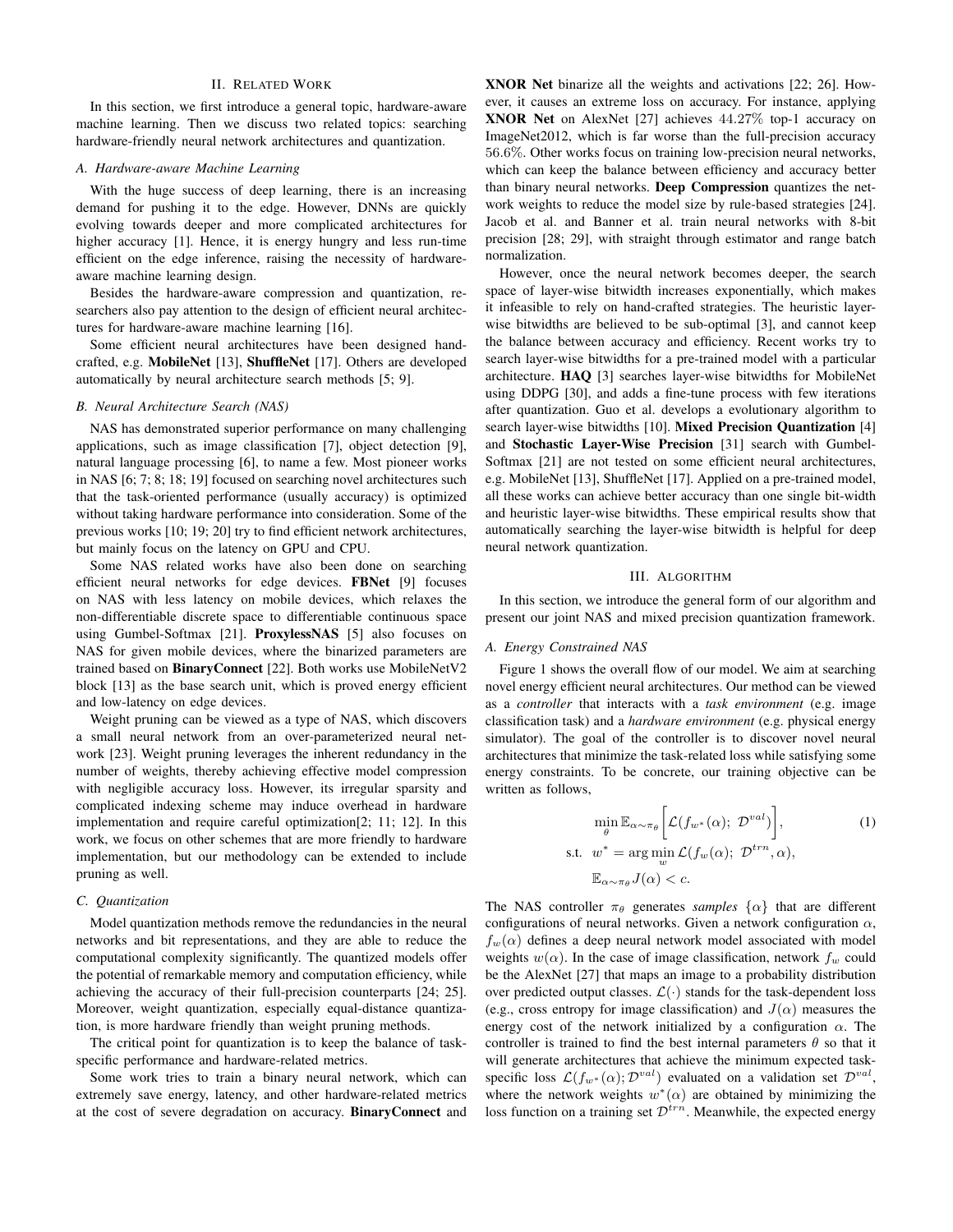consumption is constrained to be smaller than a threshold  $c$  to promote energy efficient architecture search.

We first relax the energy constrained objective (1) as follows,

$$
\min_{\theta} \mathbb{E}_{\alpha \sim \pi_{\theta}} \left[ \mathcal{L}(f_{w^*}(\alpha); \ \mathcal{D}^{val}) \right] + \lambda \left[ \mathbb{E}_{\alpha \sim \pi_{\theta}} [J(\alpha)] - c \right]_{+} \quad (2)
$$

$$
\text{s.t. } w^* = \arg\min_{w} \mathcal{L}(f_w(\alpha); \ \mathcal{D}^{trn}, \alpha), \tag{3}
$$

with  $[x]_+ = \max(x, 0)$  and  $\lambda$  a hyper-parameter, which only penalizes the objective function when the energy constraint is violated.

However, it is still infeasible to solve the optimization problem (2) correctly. The computational difficulties arise in two-fold. First, the optimal model weights  $w^*(\alpha)$  depend on model configuration  $\alpha$ , and inner loop minimization is required whenever the control parameter  $\theta$ is changed. Second, in general, energy-based objectives  $J(\alpha)$  are nondifferentiable, which prohibits the use of efficient back-propagation.

To solve the aforementioned challenges, motivated by DARTS [32], we approximate  $w^*(\alpha)$  with one step gradient descent, specifically,

$$
w'(\alpha) = w(\alpha) - \epsilon \nabla_w \mathcal{L}(f_w(\alpha); \mathcal{D}^{trn}, \alpha), \tag{4}
$$

.

with  $\epsilon$  as the step size. Without considering the energy related terms, our objective function is reduced to

$$
\min_{\theta} \mathbb{E}_{\alpha \sim \pi_{\theta}} \bigg[ \mathcal{L}(f_{w'}(\alpha); \ \mathcal{D}^{val}) \bigg]
$$

We then apply gradient descent for optimization, such that the model parameters  $\theta$  are updated as follows:

$$
\theta \leftarrow \theta - \beta \nabla_{\theta} \mathbb{E}_{\alpha \sim \pi_{\theta}} \bigg[ \mathcal{L}(f_{w'}(\alpha); \ \mathcal{D}^{val}) \bigg] \tag{5}
$$

where  $\beta$  is the step size. In practice, the expected gradient is approximated using Monte Carlo samples  $\{\alpha_i\}_{i=1}^m$  drawn from  $\pi_\theta$ , combining with Equation (4), we can approximate Equation (5) as follows,

$$
\theta \leftarrow \theta - \beta \nabla_{\theta} \left[ \frac{1}{m} \sum_{i=1}^{m} \mathcal{L}(f_{w-\epsilon \nabla_{w} \mathcal{L}(f_{w}(\alpha_{i}); D^{trn})}; \mathcal{D}^{val}) \right].
$$
 (6)

To deal with the non-differentiable energy measures, we use the REINFORCE algorithm [33]. The expected gradient can be computed as follows

$$
\nabla_{\theta} \mathbb{E}_{\alpha \sim \pi_{\theta}} J(\alpha) = \nabla_{\theta} \int J(\alpha) \pi_{\theta}(\alpha) d\alpha
$$
  
= 
$$
\int J(\alpha) \nabla_{\theta} \pi_{\theta}(\alpha) d\alpha = \int J(\alpha) \pi_{\theta}(\alpha) \nabla_{\theta} \log \pi_{\theta} d\alpha
$$
  
= 
$$
\mathbb{E}_{\alpha \sim \pi_{\theta}} \left[ J(\alpha) \nabla_{\theta} \log \pi_{\theta} \right] \approx \frac{1}{k} \sum_{i=1}^{k} J(\alpha_i) \nabla_{\theta} \log \pi_{\theta}(\alpha_i).
$$
 (7)

The full algorithm is outlined in Algorithm 1.

## *B. Mixed Precision Architecture Search Space*

In order to search an energy efficient neural architecture and have a fair comparison with previous NAS algorithms [9; 10], we adopt the commonly used MobileNetV2 (MB) block [13] as the base search unit, which is demonstrated in Figure 2. Each MB block consists of two bottleneck layers (expansion and projection layer) and one depthwise convolution layer. First, the  $1 \times 1$  expansion convolution layer expands the number of channels by a factor of  $m$  before the data goes into the depthwise convolution. Second, the depthwise convolution applies  $k \times k$  filters to its input while keeping the number of output channels the same. Finally, a  $1 \times 1$  projection convolution layer squeezes the network in order to match the initial number of



Fig. 1. Illustration of our energy aware neural architecture search framework.

channels. We allow each MB block with a filter size  $k \in \{3, 5, 7\}$ and an expansion ratio  $m \in \{1, 3, 6\}.$ 

We assume the final neural network architecture is hierarchical that stacks of a certain number of MB blocks. In order to search the number of MB blocks, we add a zero operation (skip connection, marked as  $s$  in Figure 2.) into the search space. The entire MB block will be skipped if the skip operation is selected (s: true).

In addition, we augment our NAS search space to allow each MB block to choose the quantization precision adaptively. Note that in a MB block the depthwise convolution layer normally contains more parameters than the bottleneck layers, and thus more energy hungry. We propose to assign two different bitwidths for each MB block, and search the optimal precision choices for the bottleneck layers  $(b<sub>1</sub>)$  and the depthwise layer (b<sub>2</sub>), respectively. And  $b_1, b_2 \in \{2, 4, 6, 8\}$  bits. Table I shows the macro-architecture of our search space.

| Input Shape                | Block and Bit-width      | #channels | stride         | $n_{\cdot}$              |
|----------------------------|--------------------------|-----------|----------------|--------------------------|
| $224 \times 224 \times 3$  | Conv $3 \times 3$ , 8bit | 32        | 2              |                          |
| $112 \times 112 \times 32$ |                          | 16        | 2              |                          |
| $56 \times 56 \times 16$   |                          | 24        |                | 2                        |
| $56 \times 56 \times 24$   |                          | 32        | 2              | 4                        |
| $28 \times 28 \times 32$   | $MB(s, m, k, b_1, b_2)$  | 64        | $\mathfrak{D}$ |                          |
| $14 \times 14 \times 64$   |                          | 128       |                |                          |
| $14 \times 14 \times 128$  |                          | 160       | $\mathfrak{D}$ | $\overline{\phantom{0}}$ |
| $7 \times 7 \times 160$    |                          | 256       |                | $\mathfrak{D}$           |
| $7 \times 7 \times 256$    | Conv $1 \times 1$ , 8bit | 1280      |                |                          |
| $7 \times 7 \times 1280$   | Pooling & FC, 8bit       |           |                |                          |

TABLE I

THIS TABLE SHOWS THE MACRO-ARCHITECTURE OF THE SEARCH SPACE. AND  $n$  denotes the number of repeated MB layers with the same NUMBER OF CHANNELS.  $(s, m, k, b_1, b_2)$  stands for MB block CONFIGURATIONS.

# *C. Search Algorithm*

We are now ready to show the representation of the network configuration  $\alpha$ . Let  $\eta_{\ell} = [s^{\ell}, m^{\ell}, k^{\ell}, b_1^{\ell}, b_2^{\ell}]$  be the discrete variables that associated with the MB block in the  $\ell$ -th layer. A network configuration  $\alpha$  is a stack of N MB blocks as a vector of  $[\eta_1, ..., \eta_N] \in \mathbb{R}^{5N}$ , where N denotes the number of MB blocks. Each element in  $\alpha$  can be considered as a specific operation. Without loss of generality, denote  $o(x)$  as one of the operator defined in  $\alpha$ , which takes K possible values. E.g.,  $o(x)$  could be a depthwise convolution layer, in this case, all possible filter size choices are  $\{3 \times 3, 5 \times 5, 7 \times 7\}$  and  $K = 3$ . Given the input x,  $o(x)$  maps x to its corresponding output.

To learn the controller, it remains to show the representation of  $\pi_{\theta}$ and the gradient of the validation loss  $\nabla_{\theta} \mathbb{E}_{\alpha \sim \pi_{\theta}} [\mathcal{L}(f_{w'}(\alpha), \mathcal{D}^{val})]$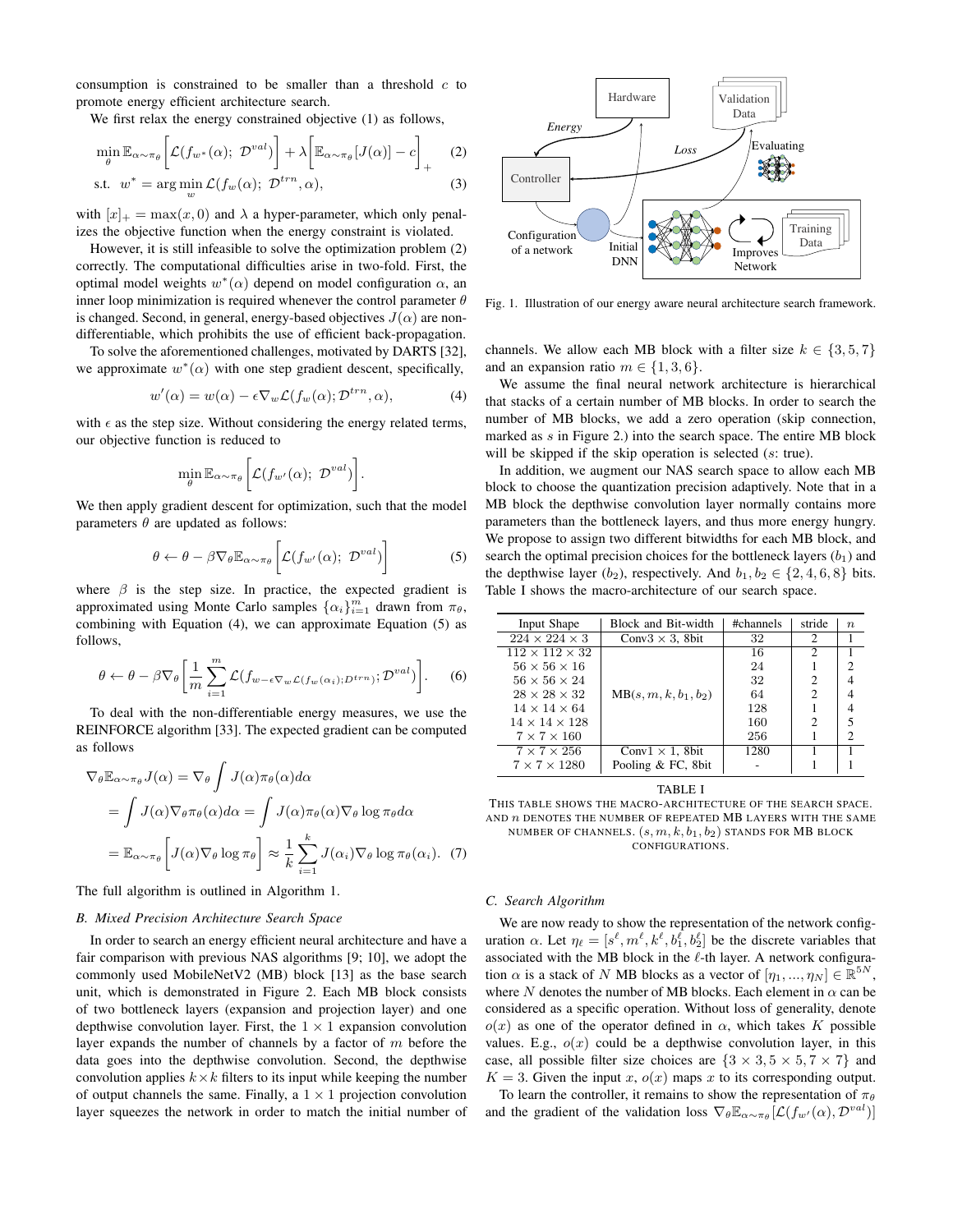# Algorithm 1 Energy aware neural architecture search

#### 1: repeat

- 2: Sample minibatch of network configurations  $\{\alpha_i\}_{i=1}^k$  from the controller  $\pi_\theta$
- 3: Update network models  $\{w(\alpha_i)\}\$ by minimizing the training loss following Eqn. 4.
- 4: Update the controller parameters  $\theta$  following Eqn. (6) and (7).
- 5: until Converge



Fig. 2. An illustration of the structure of a MB search unit.  $m$  denotes the expand ratio,  $k$  denotes the kernel size,  $s$  denotes whether skipping this block, and  $b_1$ ,  $b_2$  denotes the layer-wise bitwidths.

w.r.t.  $\theta$  defined in Eqn. 6. For each operator  $o(x)$ , we represent discrete valued architecture choices as a one-hot vector  $d \in \mathbb{R}^K$ , such that  $d_j \in \{0, 1\}$  and  $\sum_{j=1}^K d_j = 1$ . In this way, the corresponding output of applying operator  $o$  with representation  $d$  is  $\sum_{j=1}^{K} d_j o_j(x)$ , where  $o_i(x)$  denotes the forward operation with j-th candidate in the search space (e.g.,  $o_1$  could be  $3 \times 3$  depthwise convolution). We parametrize  $p(d_j = 1) = \exp(\phi_j) / \sum_{i=1}^{K} \exp(\phi_i)$ , where  $\{\phi_j\}$  are trainable parameters that belongs to the controller parameters  $\theta$ . It is problematic to calculate the gradients directly due to the inability to back-propagate through categorical samples. We thus replace the non-differentiable network configuration samples with continuous differentiable samples from a Gumbel-Softmax distribution [21]. That is, we replace one-hot representation  $d$  as a continuous vector such that  $d_j \geq 0$ ,  $\sum_{j=1}^K d_j = 1$ , which can be trained using standard backpropagation. For the rest, we follow the settings for Gumbel-softmax sampling used in FBNet [9].

Training with Quantized Weights. In our approach, only the quantized values of the weights and activations are used in all forward operations. In order to learn quantized weights, we follow the linear quantization schemes suggested by [2; 3]. Specifically, for a layer with  $n \times d$  dimensional input  $\boldsymbol{x} = (x_1, ..., x_n), x_i \in \mathbb{R}^d$ , we quantize each  $x_i$  linearly into b bits:

$$
Quantize(x_i, b) = roundclamp(x_i, c)/s) \times s,
$$

where clamp truncates all values into the range of  $[-c, c]$ , with  $c =$  $\max\{|x_i|\}$ . And the scaling factor s is defined as  $s = c/(2^{b-1}-1)$ .

#### IV. EXPERIMENTAL RESULTS

We search architectures and mixed quantization precision for each layer on a proxy task, tiny ImageNet<sup>1</sup>. Next, we train the discovered architectures on two image classification benchmarks (CIFAR-100 and ImageNet) from scratch. We show that our method achieves competitive (or better) accuracy compared with state-of-the-art deep neural architectures and simultaneously yields significant smaller model size and lower energy consumption.

Low precision neural network baselines are quantized and then finetuned using the standard compression methods proposed in [24] unless otherwise specified.

<sup>1</sup>https://tiny-imagenet.herokuapp.com/

# *A. NAS*

**Energy Modeling.** We use the simulator for Bit Fusion  $2$  [34] to obtain the hardware-related performance metrics. Bit Fusion employs a 2D systolic array of bit-level processing elements that dynamically fuse to match the bitwidth of every single layer. For a fair comparison, we exactly follow the setting described in HAQ [3] for energy estimation. All the energy consumption discussed below are for the inference with a batch of 16 images.

Settings. The tiny ImageNet dataset consists of 200 classes. Each class contains 500 training images, 50 validation images, and 50 test images, respectively. For preprocessing, we resize the image to the size of  $224 \times 224$ . We use a batch size of 64 and adopt label smoothing for training. Our algorithm is trained for a fixed 60 epochs during the architecture search process. We run our search program on one NVIDIA Tesla P100 GPU, which takes five days.

Results. Note that we jointly optimize the task-oriented loss and energy constrains, the trade-off between these two terms are controlled by a hyperparameter  $\lambda$  (defined in Equation 2). Large  $\lambda$ values lead to smaller energy efficient models while less accurate on the prediction task; vice versa. We evaluate two different settings  $\lambda = 0.1, 0.01$ , which result in one smaller and one bigger neural architecture (see Figure 3), respectively. We can see from Figure 3 that depthwise convolution layers (more parameters) are allocated with fewer bitwidths than bottleneck convolution layers (fewer parameters), as also observed in HAQ [3]. In addition, we notice that bottleneck layers with small expand ratios (fewer parameters) tend to have larger bitwidths to preserve good accuracy.

#### *B. Experiments on ImageNet*

Dataset. The ILSVRC 2012 classification dataset [27] consists of 1.2 million training images, and 50,000 validation images, with 1,000 classes. We resize the image size to  $224 \times 224$ , and adopt the standard data augment scheme (mirroring and shifting) for training images.

Settings. For ImageNet, we set the batch size to be 64, and fix the number of the filters in the first convolution layer to be 32. We use stochastic gradient descent with an initial learning rate 10<sup>−</sup><sup>4</sup> and apply cosine learning rate annealing scheduling [39]. We also use label smoothing [40] ( $\alpha = 0.1$ ), mixup [37] ( $\alpha = 0.2$ )

<sup>2</sup>https://github.com/hsharma35/bitfusion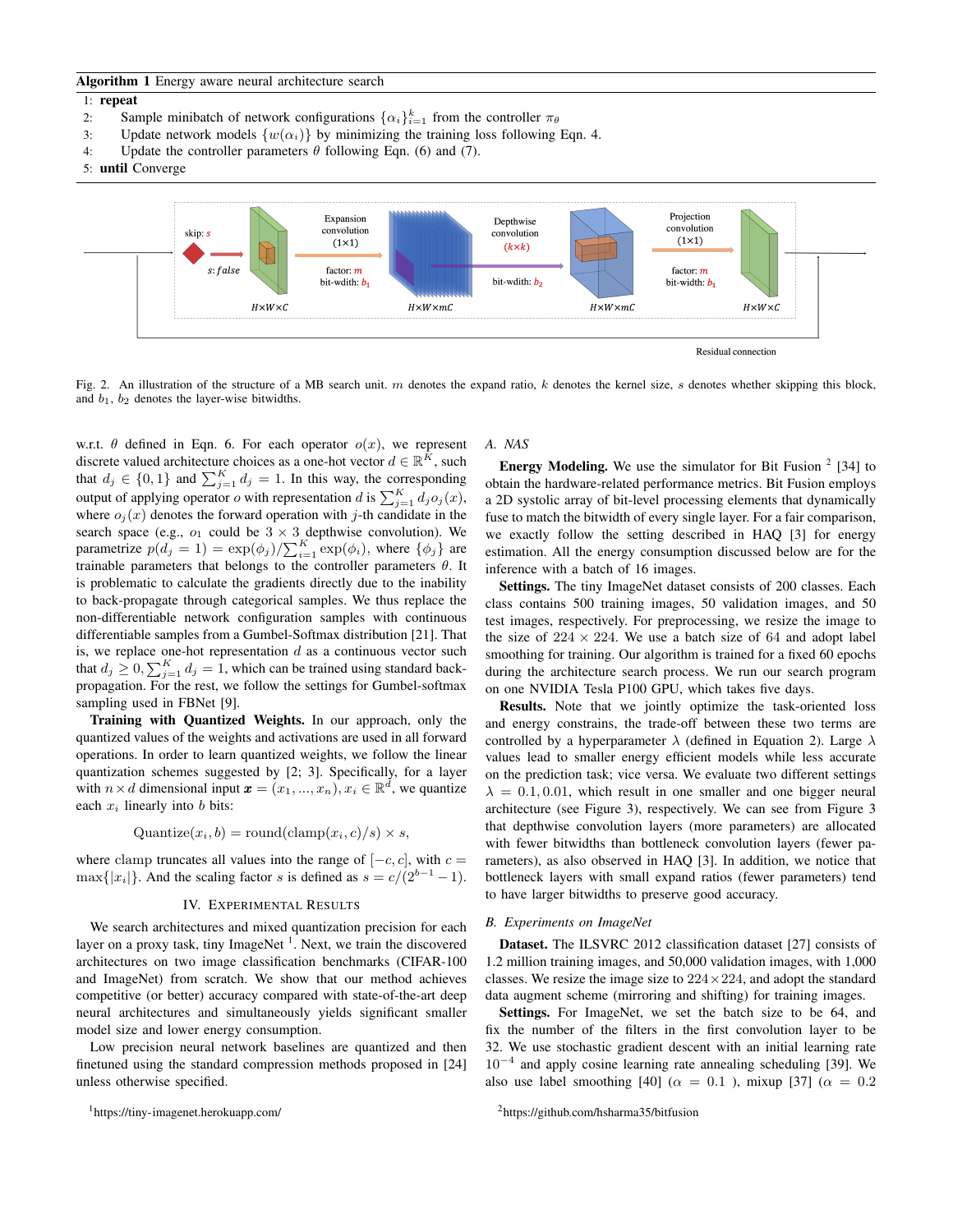

Fig. 3. Two energy efficient deep neural architectures found by our method. "MB  $m k \times k$  [b<sub>1</sub>, b<sub>2</sub>]" represents a mobile inverted bottleneck convolution layer, for which m stands for the expansion ratio,  $k \times k$  is the filter size for the the depthwise convolution layer,  $b_1$  and  $b_2$  represents the bit-width precision for the bottleneck layers (expansion and projection convolution layers) and the depthwise layer, respectively.

| Model           | Precision | Top-1 Error $(\%)$ | Top-5 Error $(\%)$ | Model Size (Bytes) | Energy $(mJ)$ | Latency (ms) |
|-----------------|-----------|--------------------|--------------------|--------------------|---------------|--------------|
| VGG-16 [35]     | 8-bit     | 29.10              | 7.40               | 138.00M            | 753.11        | 838.03       |
| ResNet-50 [36]  | 8-bit     | 24.70              | 5.30               | 25.50M             | 557.46        | 591.17       |
| MobileNetV2 [3] | 8-bit     | 28.19              | 9.75               | 3.40M              | 29.01         | 73.85        |
| FBNet-B [9]     | 8-bit     | 26.84              | 8.97               | 4.50M              | 34.65         | 83.91        |
| FBNet-B [9]     | 3-bit     | 36.29              | 15.38              | 1.68M              | 13.47         | 27.93        |
| HAO-small [3]   | mixed     | 33.01              | 12.67              | 1.70M              | 12.85         | 32.10        |
| ours-small      | mixed     | 31.62              | 11.56              | 1.44M              | 8.91          | 21.19        |
| HAO-base [3]    | mixed     | 29.10              | 10.09              | 2.12M              | 16.31         | 40.21        |
| Ours-base       | mixed     | 28.23              | 9.94               | 2.06M              | 10.85         | 24.71        |

TABLE II RESULTS ON THE IMAGENET2012 DATASET.

| Model                        | Precision | Model Size (Bytes) | Error $(\% )$ | Energy $(mJ)$ | Latency (ms) |
|------------------------------|-----------|--------------------|---------------|---------------|--------------|
| DenseNet-BC-190 + Mixup [37] | 8-bit     | 26.0M              | 17.02         | 125.74        | 247.21       |
| $ENAS + Cutout [38]$         | 8-bit     | 4.6M               | 16.58         | 25.93         | 49.78        |
| $NAO +$ Cutout [18]          | 8-bit     | 10.8M              | 15.87         | 37.20         | 75.92        |
| MobileNetV2                  | 8-bit     | 2.5M               | 21.85         | 5.09          | 13.13        |
| FBNet-B [9]                  | 8-bit     | 2.8M               | 21.36         | 8.27          | 17.48        |
| HAO-small [3]                | mixed     | 0.6M               | 22.93         | 1.17          | 2.75         |
| ours-small                   | mixed     | 0.6M               | 22.16         | 1.00          | 2.53         |
| HAO-base [3]                 | mixed     | 0.8M               | 21.89         | 1.53          | 3.31         |
| ours-base                    | mixed     | 0.8M               | 21.27         | 1.21          | 2.98         |

TABLE III RESULTS ON THE CIFAR-100 DATASET.

) for data augmentation, and clip the gradient to the range of [−5, 5]. We replace the vanilla batch normalization layer with 8-bit range normalization following [29], and train our discovered neural architectures for 120 epochs on the training set.

Results. The performance of our models (denoted as *ours-small* and *ours-base*) is reported in Table II along with other state-of-the-art approaches. We report the top-1 and top-5 classification error on the validation set. In addition to the energy consumption, we also show the latency and model size off all evaluated approaches. As shown in Table II, our discovered models can extremely reduce the energy while achieving on par (better) accuracy compared to strong baseline approaches.

In the first block, we can see that classic DNNs are most energy hungry. For example, VGG-16 [35] costs 753.11mJ energy along with 838.03ms latency, ResNet-50 [36] costs 557.46mJ energy along with 591.17ms latency. The energy consumption of these two models is about  $50\times$  higher than our models. To have a fair comparison with HAQ [3] with similar level of energy consumption, we compare with two variants of HAQ, *HAQ-small* and *HAQ-base*: *HAQsmall* denotes the energy-conserving setting with more aggressive quantization strategies; *HAQ-base* denotes the setting favors better accuracy and thus larger models. Compared to *HAQ-small*, *ourssmall* reduces the top-1 error rate from 33.01% to 31.62% and reduces energy by 3.94mJ. *Ours-base* also achieves lower top-1 error rate (30.60%  $\rightarrow$  28.23%) and leads to about 3× lower energy consumption (30.60mJ→ 10.85mJ) than *HAQ-Base*.

Compared to 8-bit MobileNetV2, *ours-base* achieves 35% reduction on model size and 63% reduction on energy, respectively.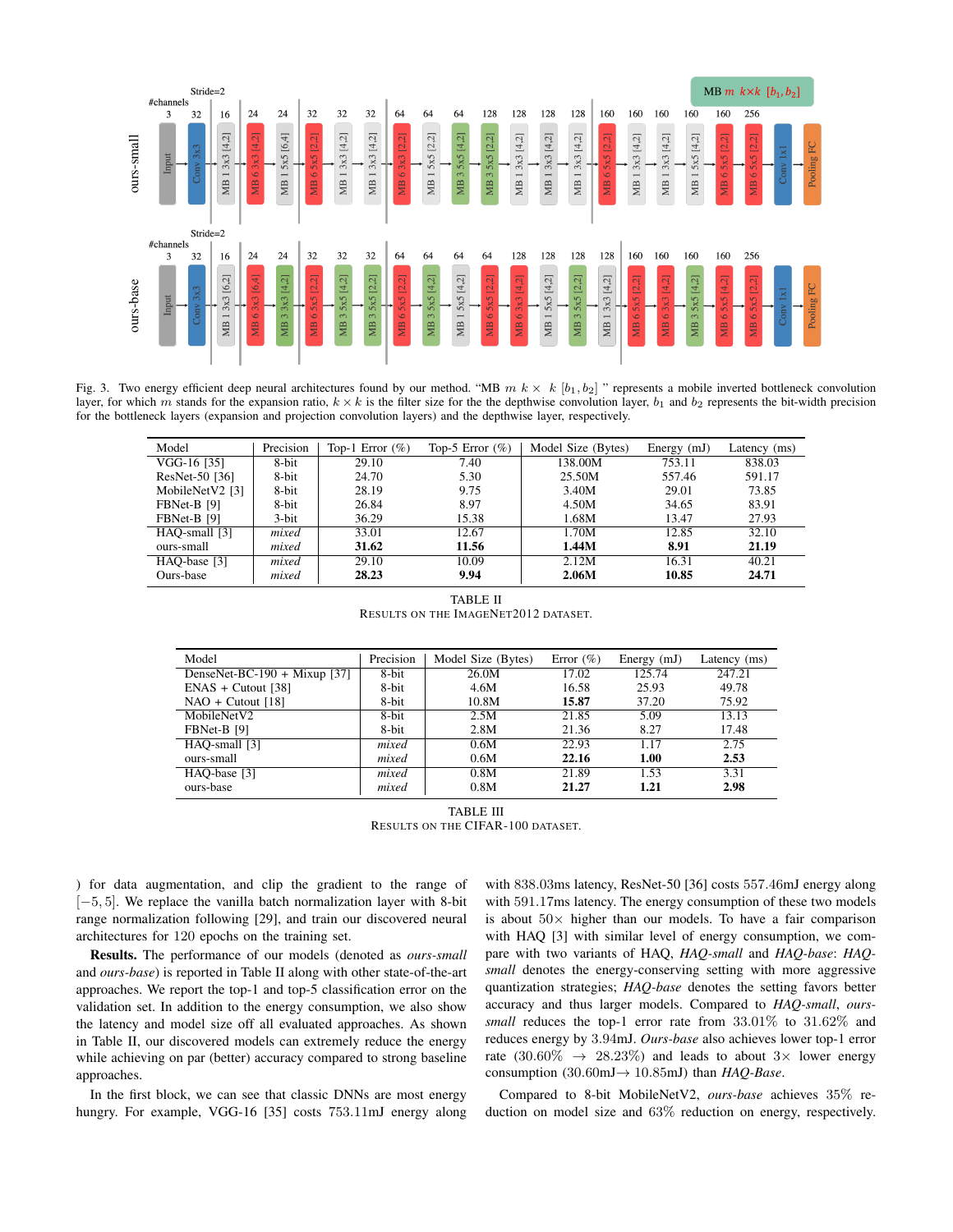Compared with 3-bit FBNet-B [9], which has similar energy cost to *ours-base*, we can improve the top-1 error rate from 36.29% to 28.23%. Besides, our discovered models can be fitted into on-chip SRAM cache (5pJ per access under 45nm CMOS technology) rather than off-chip DRAM memory (640pJ per access under 45nm CMOS technology). Shown in Table II, the model size of *ours-small* is 1.44MB, which could be accommodated into on-chip SRAM cache.

# *C. Experiments on CIFAR-100*

**Dataset.** CIFAR-100 $<sup>3</sup>$  consists of images drawn from 100 classes.</sup> The training and test sets contain 50,000 and 10,000 images respectively. We adopt a standard data argumentation scheme (mirroring and shifting) that is widely used for this dataset.

Settings. We set the batch size to be 128, set the learning rate to be 0.1, remove label smoothing and remove the first two down-sample convolutions in the architecture. We follow the other settings in the ImageNet task.

Results. The main results on CIFAR-100 are shown in table III, we can see that pioneer state-of-the-art architectures, e.g. 8-bit DenseNet [41], lead to significant energy and memory cost, which is 125.74mJ and 26.0MB respectively. Recent NAS frameworks only focus on accuracy optimization that also results in architectures with notable energy consumption. For instance, 8-bit NAO [18] uses 37.20mJ; 8 bit ENAS [38] costs 25.93mJ. On the other hand, *ours-small* achieves  $\times 5$  reduction in model size and more than  $\times 5$  reduction in energy consumption while achieving better accuracy compared to the 8 bit MobileNetV2. Compared to HAQ, *ours-small* costs less energy than HAQ-small, meanwhile, improves the error rate from 22.93% to 22.16%. *Ours-base* can achieve 0.32mJ energy reduction than HAQbase, and improve the error rate from 21.89% to 21.27%.

| Optimization             | Model Size (Bytes) $Error(\%)$ Energy (mJ) |       |      |
|--------------------------|--------------------------------------------|-------|------|
| NAS+Quantization (Small) | 0.5M                                       | 22.34 | 1.04 |
| ours-small               | 0.5M                                       | 22.16 | 1.00 |
| NAS+Quantization (Base)  | 0.9M                                       | 21.58 | 1.28 |
| Ours-base                | 0.8M                                       | 21.27 | 1.21 |

|--|--|

COMPARISON OF STEPWISE NAS AND MODEL QUANTIZATION V.S. OUR JOINT-OPTIMIZING FRAMEWORK. THE MODELS ARE EVALUATED ON THE CIFAR-100 DATASET.



Fig. 4. Comparison of mixed precision quantization (denoted as 'mixed') v.s. constant precision quantization (denoted as 'fixed'). The dashed line shows the results for  $\{8, 4, 2\}$  bitwidths (left to right), respectively.

### *D. Joint NAS and Adaptive Mixed Precision Quantization*

We further study the importance of joint NAS and mixed precision quantization. On the CIFAR-100 dataset, we study a baseline approach by performing NAS and model quantization stepwisely.

<sup>3</sup>https://www.cs.toronto.edu/∼kriz/cifar.html

Specifically, we use DARTS  $[32]$ <sup>4</sup> for architecture search with the same search space defined in Table I while using 8-bits precision for all layers. Next, we perform layer-wise model quantization following HAQ. In a way similar to our approach, we set  $\lambda = 0.1, 0.01$ , respectively, and discover two neural models (NAS+Quantization (small) and NAS+Quantization (base)) with similar model size compared to *ours-small* and *ours-base*.

As we can see from Table IV, compared to *NAS+Quantization (small)*, *ours-small* reduces the error rate from 22.34% to 22.16% and also reduce the energy cost by around 0.05mJ. Compared to *NAS+Qunatization (base)*, *Ours-base* reduces the error rate from 21.58% to 21.27% and achieves a 5% reduction on energy consumption. These results highlights the benefits of joint NAS and mixed precision quantization as suggested by our approach.

In Figure 4, we show the advantage of adaptive mixed precision quantization versus constant precision quantization. In Figure 4, the dashed line shows the performance (latency v.s. classification error rate) of different baseline architectures with a constant 8-bit, 4-bit, and 2-bit precision, respectively. The star points show the results of HAQ and our method, that both allow flexible layer-wise bitwidths. With mixed layer-wise precision searching, both HAQ and our method discovers neural architectures yields good trade-off between accuracy and latency, and our method outperforms HAQ.

## V. CONCLUSION

In this work, we propose a new methodology to perform NAS and mixed precision quantization in the extended search space with hardware performance involved in the objective function. Experimental results demonstrate that our proposed approach achieves better energy efficiency than advanced quantization approaches on CIFAR-100 and ImageNet. Our methodology facilitates the end-to-end design automation flow of neural network design and deployment, especially the edge inference.

#### ACKNOWLEDGEMENT

The authors would like to thank Hardik Sharma from Georgia Institute of Technology for the assistance on Bit fusion. The authors also appreciate constructive comments and discussions provided by Wuxi Li, Lemeng Wu, Keren Zhu, Mingjie Liu, Jiaqi Gu from the University of Texas at Austin.

#### **REFERENCES**

- [1] X. Xu, Y. Ding, S. X. Hu, M. Niemier, J. Cong, Y. Hu, and Y. Shi, "Scaling for edge inference of deep neural networks," *Nature Electronics*, vol. 1, no. 4, p. 216, 2018.
- [2] A. Ren, T. Zhang, S. Ye, J. Li, W. Xu, X. Qian, X. Lin, and Y. Wang, "Admm-nn: An algorithm-hardware co-design framework of dnns using alternating direction methods of multipliers," in *Proc. ASPLOS*. ACM, 2019, pp. 925–938.
- [3] K. Wang, Z. Liu, Y. Lin, J. Lin, and S. Han, "HAQ: hardware-aware automated quantization with mixed precision," in *Proc. CVPR*, 2019, pp. 8612–8620.
- [4] B. Wu, Y. Wang, P. Zhang, Y. Tian, P. Vajda, and K. Keutzer, "Mixed precision quantization of convnets via differentiable neural architecture search," *arXiv preprint arXiv:1812.00090*, 2018.
- [5] H. Cai, L. Zhu, and S. Han, "ProxylessNAS: Direct neural architecture search on target task and hardware," in *Proc. ICLR*, 2019.

<sup>4</sup>https://github.com/quark0/darts